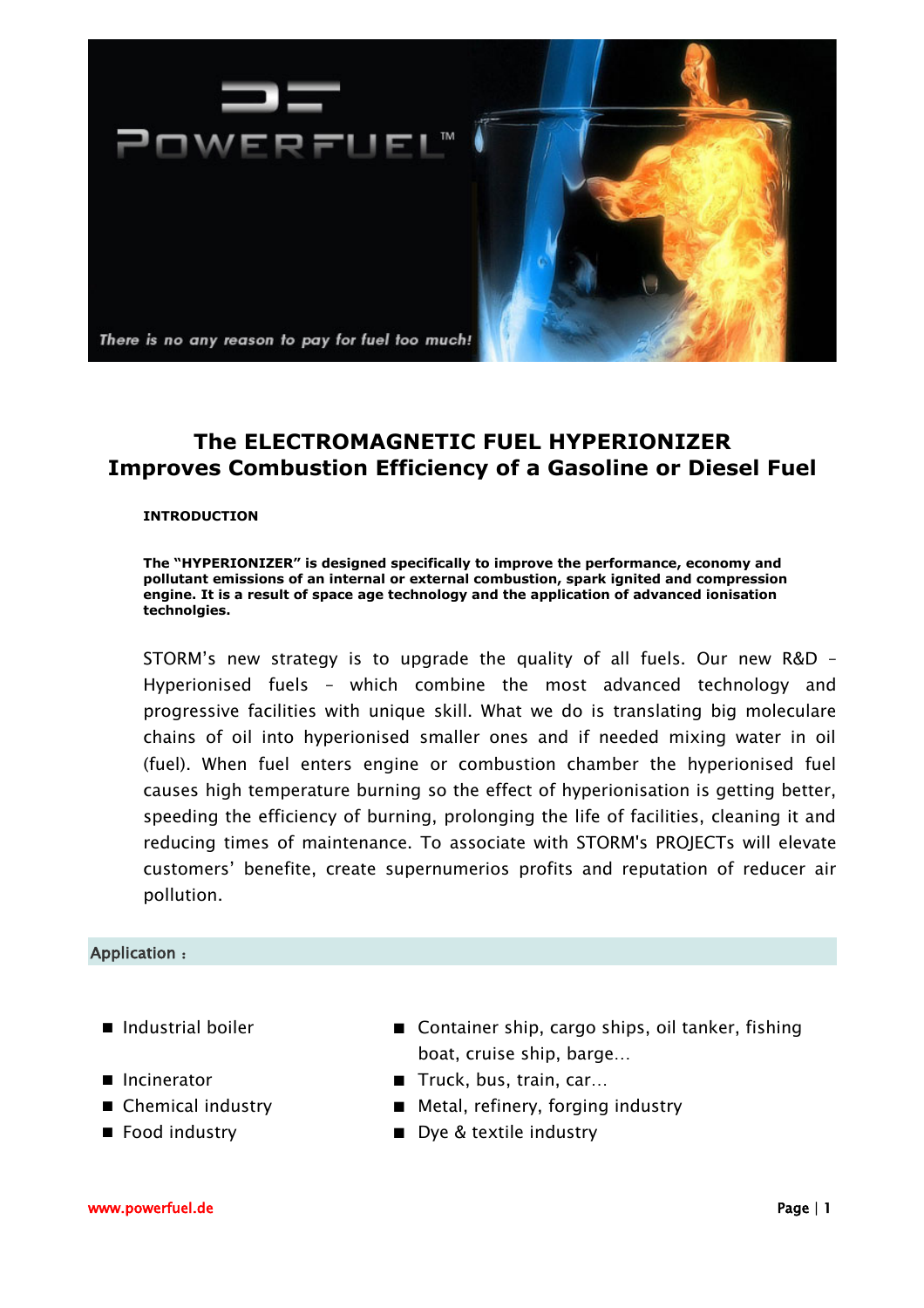

- 
- 
- Power plant Rubber/plastic industry
- Paper industry Brick & pottery industry

## **HYPERIONIZATION PROCESS BENEFITS**

Benefits from the "HYPERIONIZER", proven through test and operation, are numerous. Because of the ionization process of the fuel, a more complete burn is obtained. More horsepower and vehicle movement are available from each piston. Because ionization actually elevates the octane rating of the fuel air mixture in the cylinder, lower octane fuels maybe used. The IMPROVEMENT in PERFORMANCE results in more engine efficiency. The combination of improved performance and lower octane fuel requirements will result in substantial DOLLAR SAVINGS IN FUEL alone. The more complete burning of hydrocarbons and the continuous cleaning process add to engine, spark plug and tailpipe life. This cleaner burn and cleaner engine also result in a lower discharge of hydrocarbons and carbon monoxides, thus, CONTRIBUTING TO A CLEANER ENVIRONMENTAL ATMOSPHERE so important to our large cities today.

The "HYPER IONIZER" is a professionally designed device. It works equally well in all types of cars: conventional coil and condenser electrical systems, electronic ignition systems, and computer generated ignition systems. Today, it is being marketed worldwide with outstanding results, particularly in countries where only a low octane fuel or bad quality diesel is available. The car users find the IONIZER attractive because of the savings in fuel and general operating costs and simply because it makes the vehicle's engine